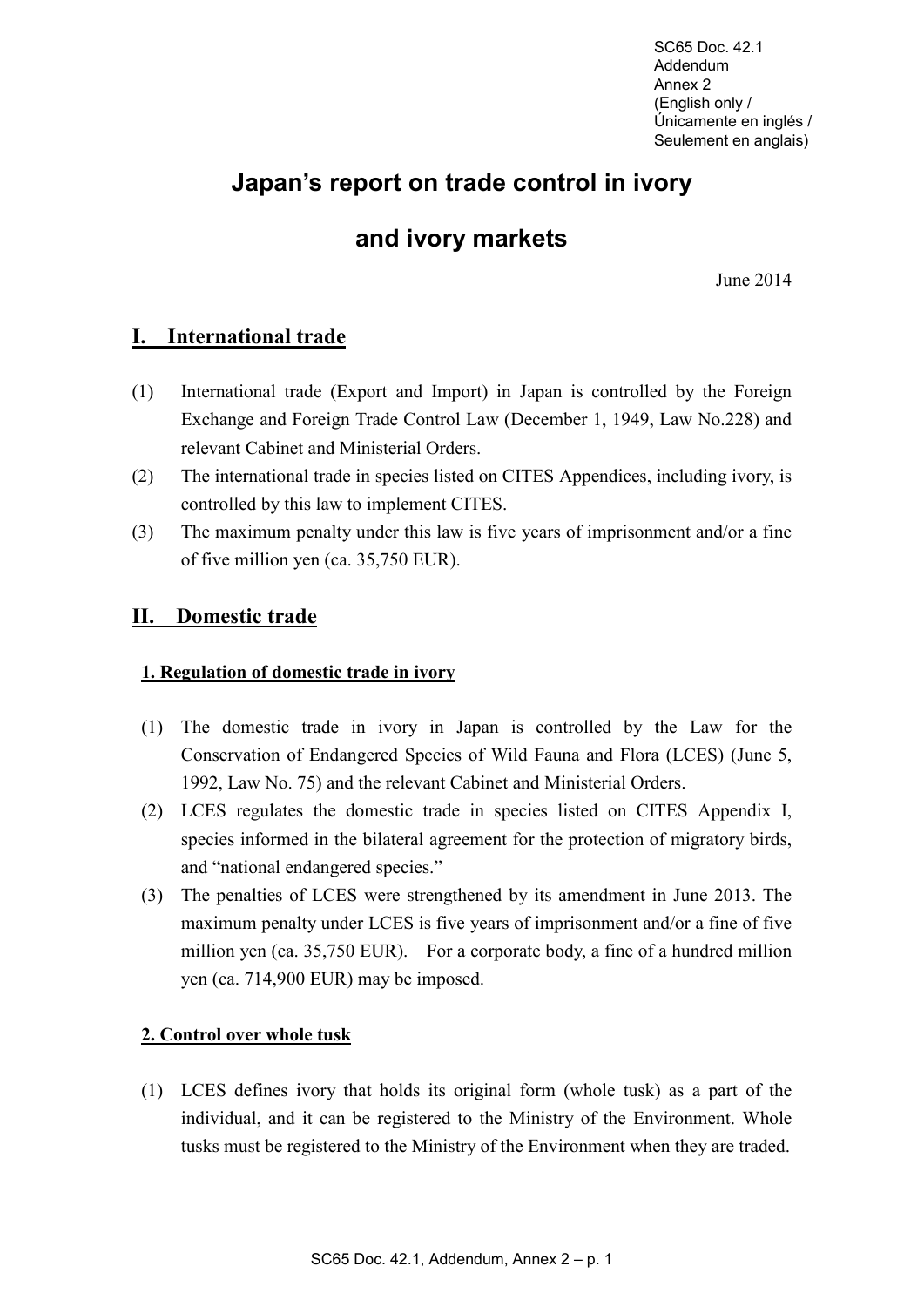SC65 Doc. 42.1 Addendum Annex 2 (English only / Únicamente en inglés / Seulement en anglais)

(2) These tusks are either obtained before the listing of African elephants on Appendix I or imported afterward from Botswana, Namibia, South Africa or Zimbabwe according to the CITES authorization.

# **3. Control over worked ivory**

LCES defines worked ivory as an industrial material, and all manufacturers, wholesalers, and retailers who are engaged in commercial trade in worked ivory must register their names, addresses, locations of the facilities, stockpiles to the authorities. As of 8 May, 2014, 293 manufacturers, 537 wholesalers and 7570 retailers were registered in the Ministry of the Environment (MOE) and The Ministry of Economy, Trade and Industry (METI). LCES and the relevant Cabinet and Ministerial Orders impose the following duties on the registrant.

- (1) A duty to describe transaction details: volume, day, names and addresses of the transferors or the deliverers, and the balance of stockpiles after each transaction.
- (2) A duty to submit the inventory to MOE and METI once a year for the manufacturers and once in two years for the wholesalers and retailers
- (3) A duty to confirm the legality of worked ivories with the transferors.
- (4) A duty to accept inspection by MOE and METI

## **4. Public Awareness Campaigns**

- (1) MOE and METI have run public awareness campaigns that include posting on the governmental online publication and on the website of MOE, briefing to the businesses, and dispersing leaflets.
- (2) Each registrant receives a warning card for consumers that describes in English and Japanese: "the export of ivories from Japan is prohibited in principle under CITES and the Japanese law".
- (3) Ivory manufacturers may apply to receive individually numbered stickers to supply to customers that clearly show that the object being purchased is from legally-imported ivory and complies with the requirements of CITES.

## **5. Stockpiles of ivory**

(1) There is no government held stockpile of whole tusk or worked ivory, and